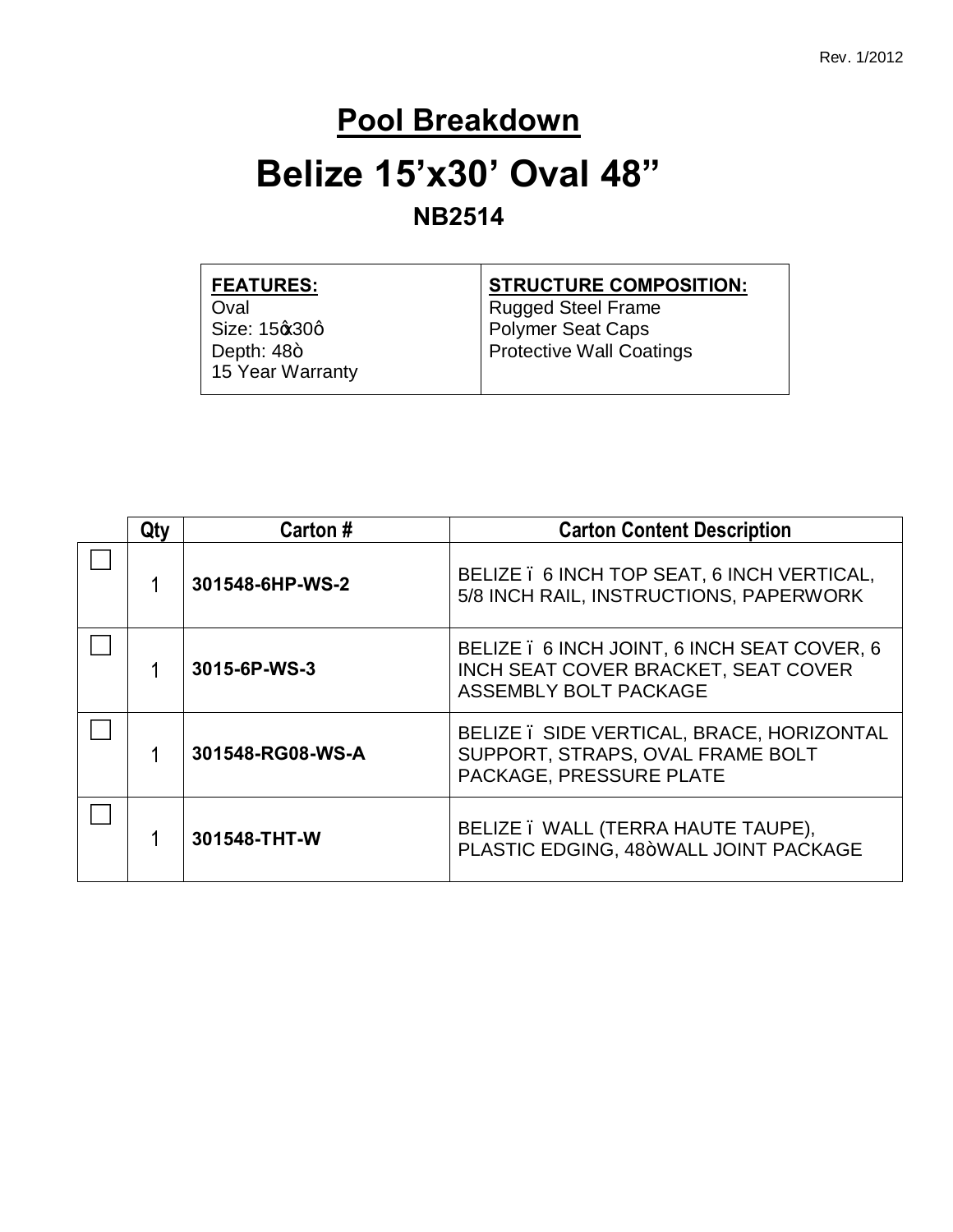#### **Carton Breakdown**

## **Belize 15'x30' Oval 48"**

**NB2514**

|                                                                  | Key#                          | Qty | Item#                      | Mfg Part # | <b>Part Description</b>              |  |
|------------------------------------------------------------------|-------------------------------|-----|----------------------------|------------|--------------------------------------|--|
|                                                                  | FRAME CARTON #301548-6HP-WS-2 |     |                            |            |                                      |  |
|                                                                  | 1                             | 10  | <b>NBP1027</b>             | 2363       | 6in Vertical (48+High)               |  |
|                                                                  | 4                             | 32  | <b>NBP1025</b>             | 1615       | 5/8in Rail L=1431mm (56-3/8+)        |  |
|                                                                  | 6                             | 16  | <b>NBP1023</b>             | 1164       | 6in Top Seat L=1429mm (56-1/4+) 15ft |  |
|                                                                  | ---                           | 1   |                            | 0022       | Warranty                             |  |
|                                                                  |                               | 1   |                            | 0023       | <b>Safety Decals</b>                 |  |
|                                                                  | ---                           | 1   |                            | 0024       | Parts List + Frame Instruction       |  |
|                                                                  | ---                           | 1   |                            | 0025       | <b>Safety Booklet</b>                |  |
|                                                                  |                               |     |                            |            |                                      |  |
|                                                                  |                               |     | FRAME CARTON #3015-6P-WS-3 |            |                                      |  |
|                                                                  | $\overline{2}$                | 10  | <b>NBP1068</b>             | 2168       | 6in Resin Joint - Upper              |  |
|                                                                  | $\overline{7}$                | 10  | <b>NBP1030</b>             | 2464       | 6in Seat Cover Bracket               |  |
|                                                                  | 8                             | 10  | <b>NBP1029</b>             | 2463       | 6in Seat Cover                       |  |
|                                                                  | 10                            | 10  | <b>NBP1069</b>             | 2268       | 6in Resin Joint - Lower              |  |
|                                                                  | 13                            | 6   | <b>NBP1033</b>             | 3462       | 6in Side Seat Cover                  |  |
|                                                                  | 16                            | 6   | <b>NBP1031</b>             | 3233       | 5/8in Side Lower Rail Joint          |  |
| $\Box$                                                           | 19                            | 6   | <b>NBP1004</b>             | 3177       | 6in Resin Side Upper Joint           |  |
| Seat Cover Assembly Bolt Package (Part # 3318 / Order # NBP1032) |                               |     |                            |            |                                      |  |
|                                                                  | 3                             | 158 | <b>NBP1032</b>             | 0341*      | #12 Sheet Metal Screw                |  |
|                                                                  | 3                             | 16  | <b>NBP1032</b>             | 2402*      | <b>Resin Seat Cover Cap</b>          |  |

\*These part # a are not available to purchase separately. They must be purchased as the Seat Cover Assembly Bolt Package, Order # NBP1032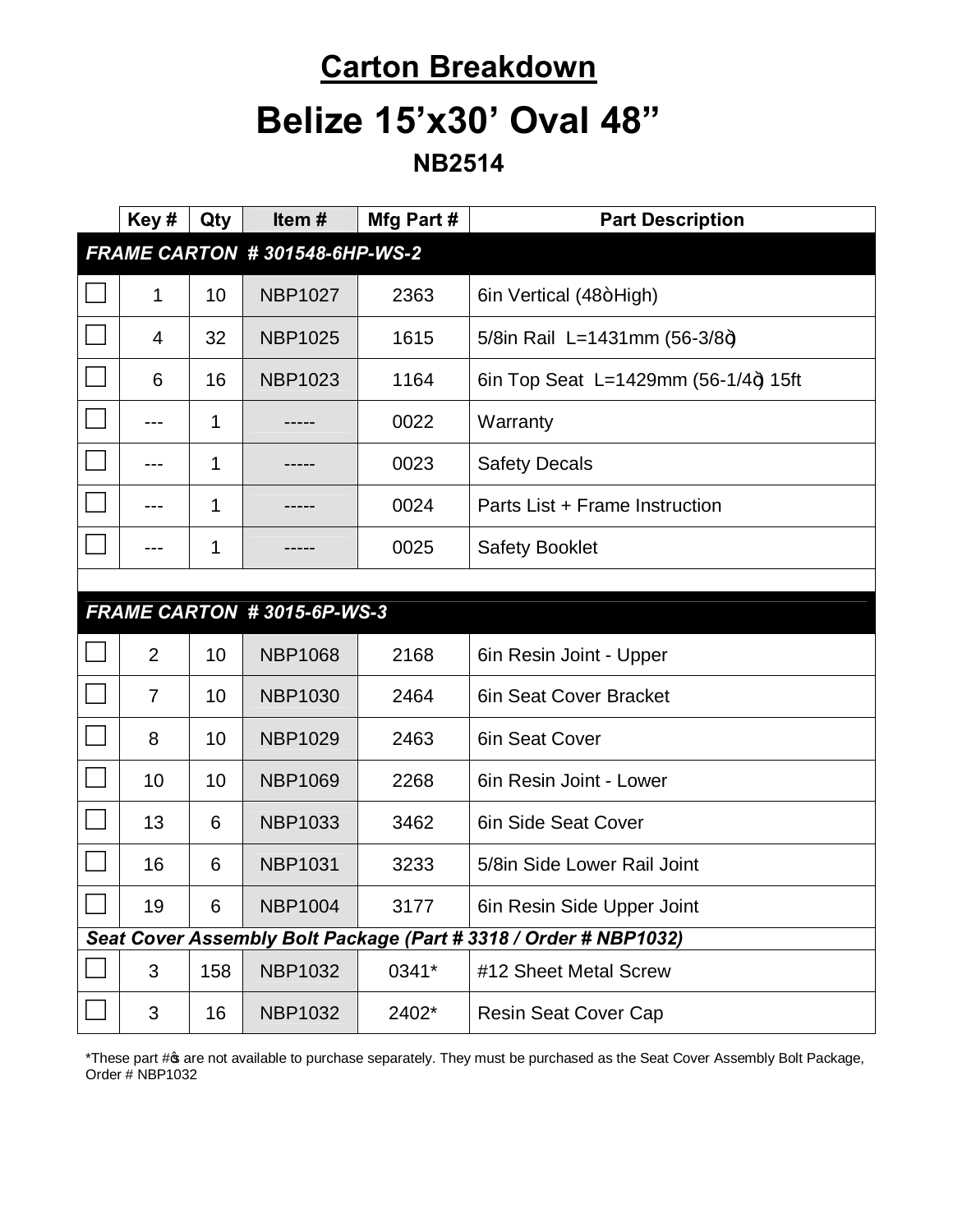## **Carton Breakdown**

## **Belize 15'x30' Oval 48"**

**NB2514**

|                                                         | Key# | Qty | Item#          | Mfg Part # | <b>Part Description</b>                                              |  |
|---------------------------------------------------------|------|-----|----------------|------------|----------------------------------------------------------------------|--|
| FRAME CARTON #301548-RG08-WS-A                          |      |     |                |            |                                                                      |  |
|                                                         | 12   | 6   | <b>NBP1005</b> | 3313       | Side Vertical (for 48+Wall)                                          |  |
|                                                         | 14   | 6   | <b>NBP1007</b> | 4103       | Brace (for 48+Wall)                                                  |  |
|                                                         | 15   | 6   | <b>NBP1009</b> | 5236       | Horizontal Support (for 48+Wall)                                     |  |
|                                                         | 17   | 4   | <b>NBP1014</b> | 7244       | Middle Strap L=929mm $(36-5/8+)$                                     |  |
|                                                         | 17   | 6   | <b>NBP1012</b> | 7224       | End Strap L=1400mm $(55-1/8+)$                                       |  |
|                                                         | 18   | 6   | <b>NBP1011</b> | 6254       | Pressure Plate L=680mm (26-3/4+)                                     |  |
|                                                         | ---  | 1   |                |            | <b>Braced Oval Pool Instructions</b>                                 |  |
|                                                         |      |     |                |            | Braced Oval Frame Bolt Package (Part # 0104 / Order # NBP1000) QTY 3 |  |
|                                                         | 11   | 13  | <b>NBP1000</b> | 0923*      | M8 x 20 Hex Head Bolt                                                |  |
|                                                         | 11   | 13  | <b>NBP1000</b> | 0423*      | 10.5mm x 21mm x 2.0mm Plain Washer                                   |  |
|                                                         | 11   | 13  | <b>NBP1000</b> | 0623*      | M8 Nut                                                               |  |
|                                                         | 11   | 8   | <b>NBP1000</b> | 0341*      | #12 Sheet Metal Screw                                                |  |
|                                                         | 11   | 5   | <b>NBP1000</b> | 0513*      | $\frac{1}{4}$ +x $\frac{1}{2}$ +Truss Head Screw                     |  |
|                                                         | 11   | 5   | <b>NBP1000</b> | 0611*      | $1/4 + N$ ut                                                         |  |
|                                                         |      |     |                |            | Strap Bolt Package (Part # 0106 / Order # NBP1002) QTY 3             |  |
|                                                         | 11   | 27  | <b>NBP1002</b> | 0623*      | M8 Nut                                                               |  |
|                                                         | 11   | 27  | <b>NBP1002</b> | 0923*      | M8 x 20 Hex Head Bolt                                                |  |
|                                                         |      |     |                |            |                                                                      |  |
| WALL CARTON #301548-THT-W                               |      |     |                |            |                                                                      |  |
|                                                         | 5    | 19  | <b>NL107</b>   | 8100       | <b>Plastic Edging</b>                                                |  |
|                                                         | 9    | 1   | PC5205         | 48+Wall    | <b>Terra Haute Taupe Wall</b>                                        |  |
| Wall Joint Bolt Package (Part # 0113 / Order # NBP1021) |      |     |                |            |                                                                      |  |
|                                                         | 3    | 23  | <b>NBP1021</b> | 0513*      | $\frac{1}{4}$ +x $\frac{1}{2}$ +Truss Head Screw                     |  |
|                                                         | 3    | 45  | <b>NBP1021</b> | 0411*      | 1/ <sub>4</sub> +Reinforcing Washer                                  |  |
|                                                         | 3    | 23  | <b>NBP1021</b> | 0611*      | $1/4 + N$ ut                                                         |  |

\*These part # are not available to purchase separately. They must be purchased as part of corresponding Bolt Package.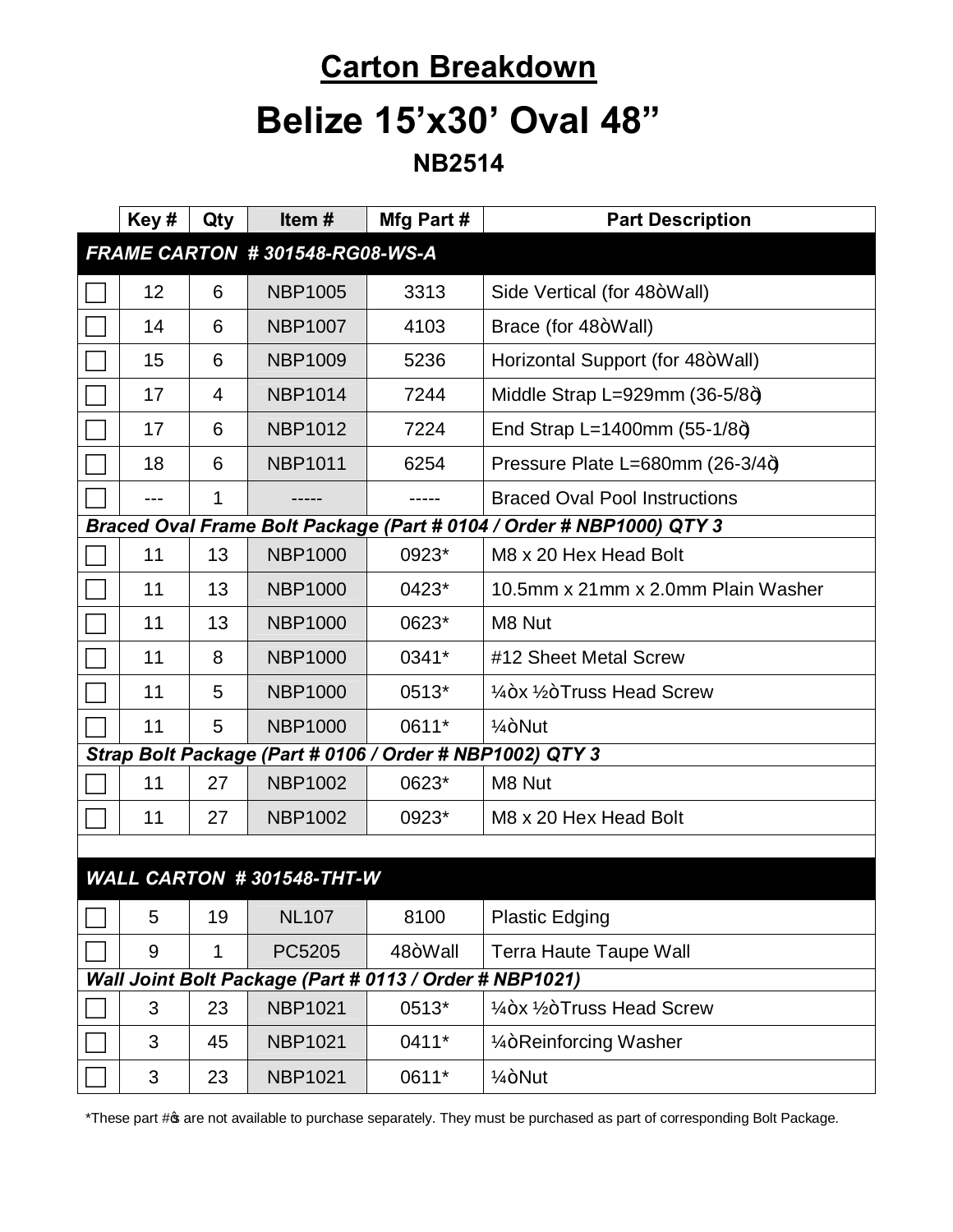# **Belize 15'x30' Oval 48"**

**NB2514**